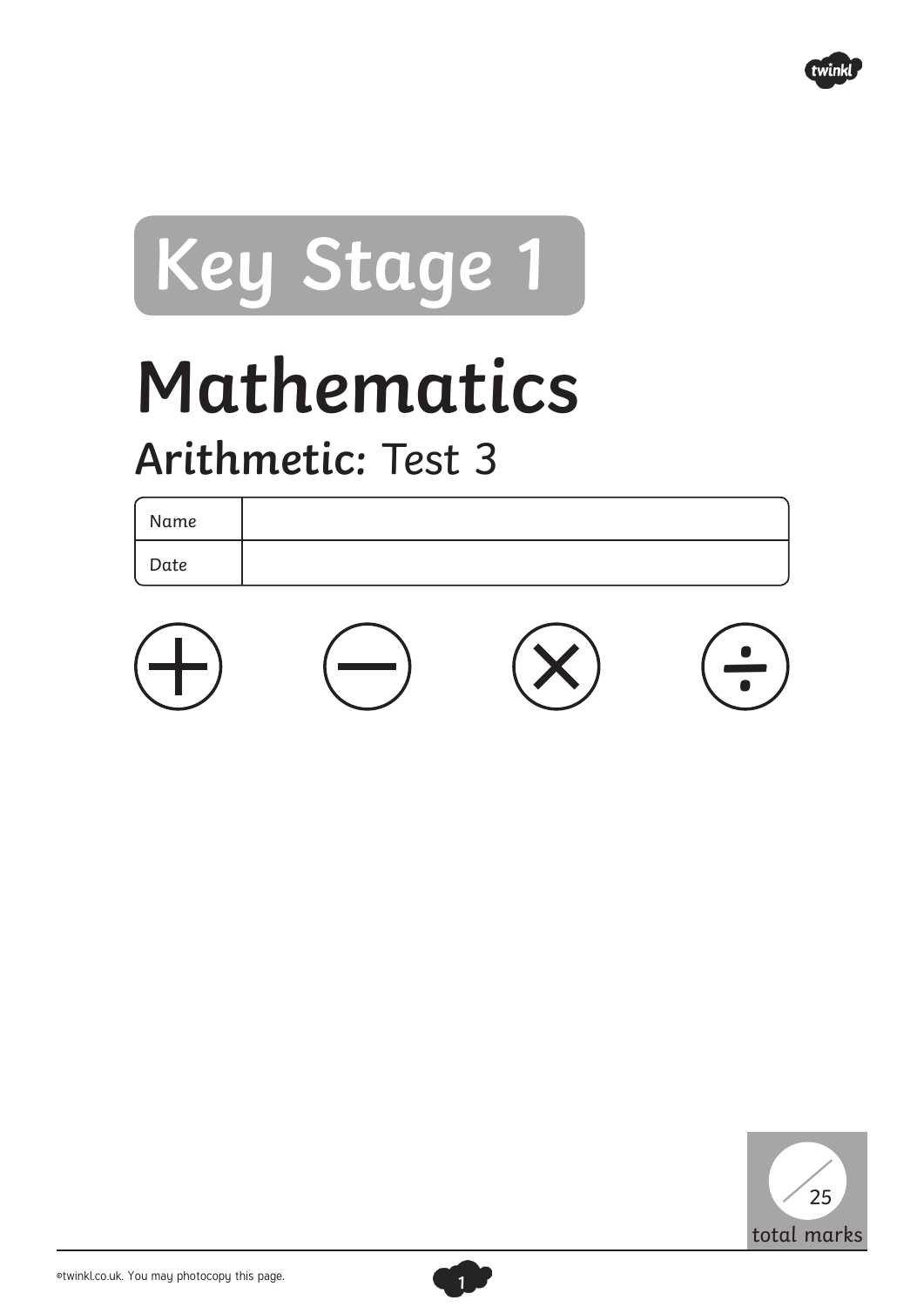





twinkl

©twinkl.co.uk. You may photocopy this page.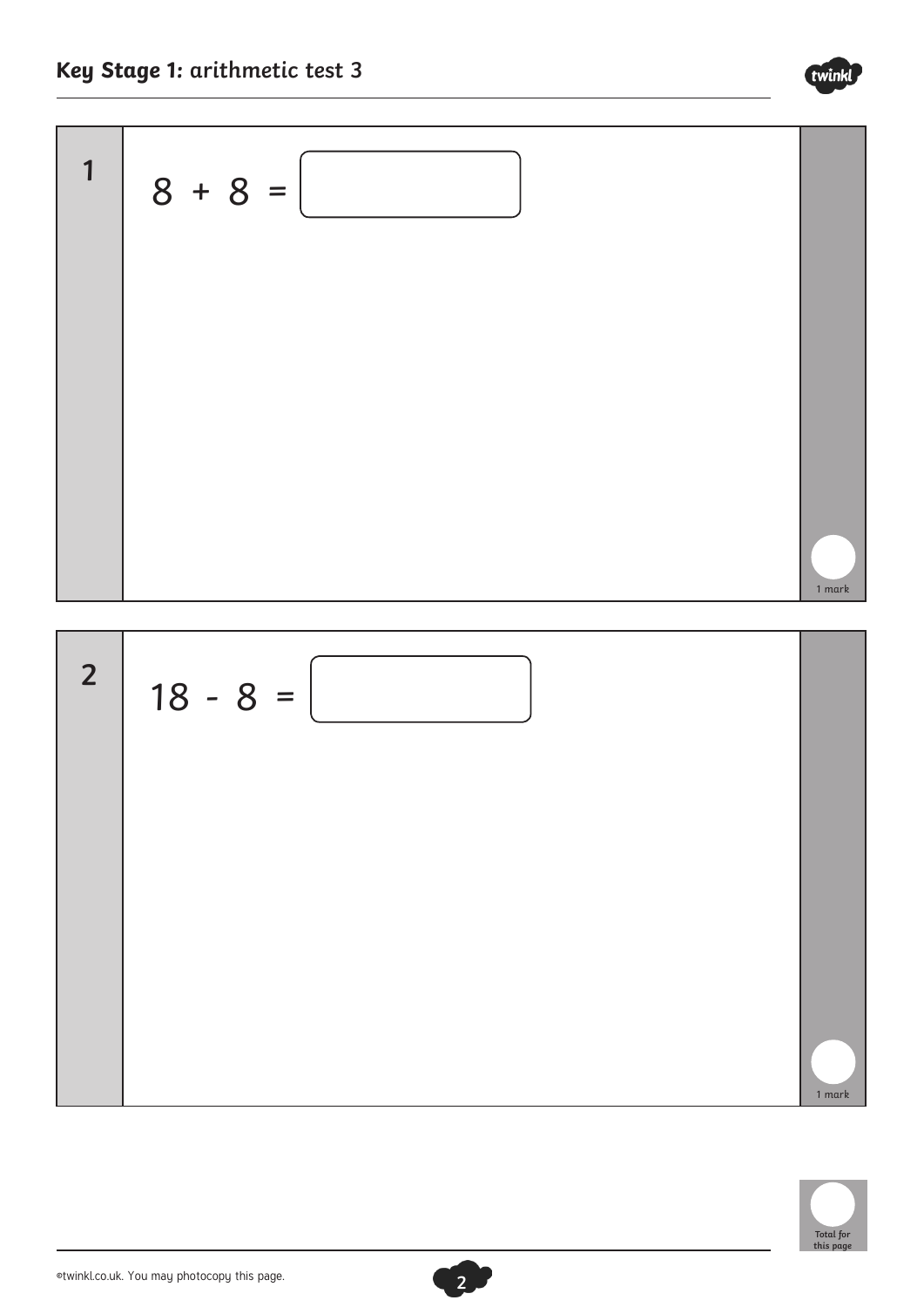

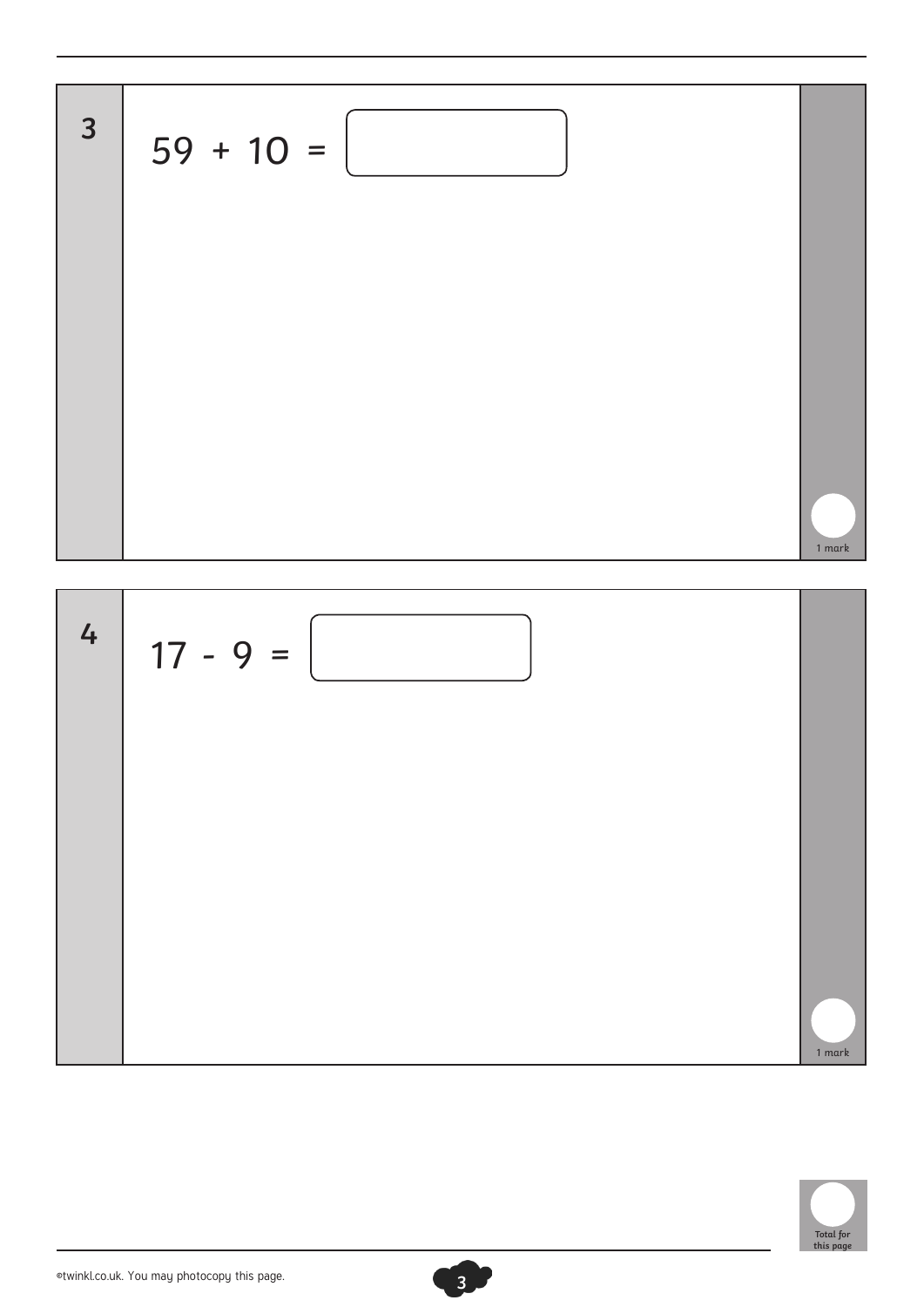$$
24 + 3 + 3 =
$$



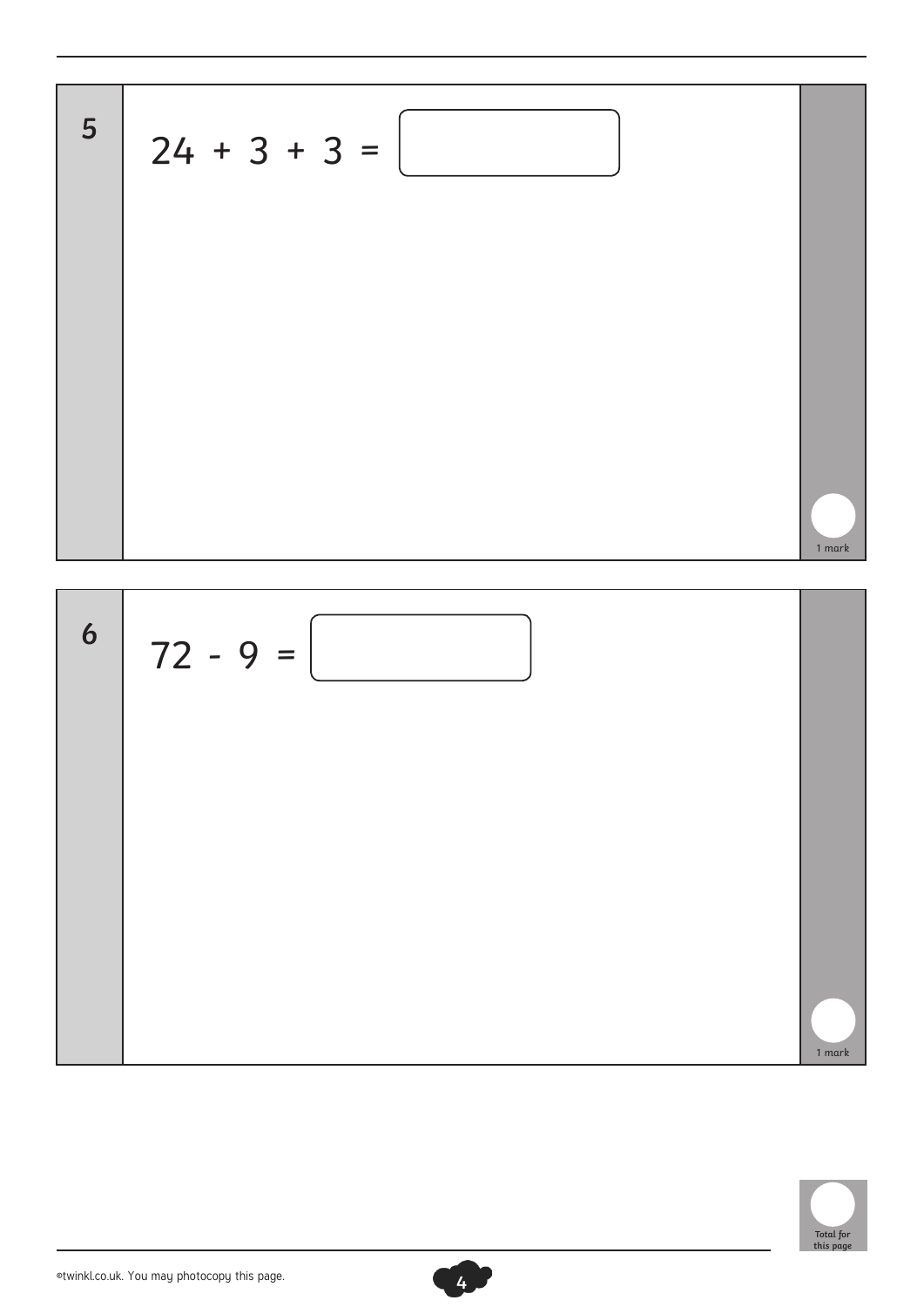

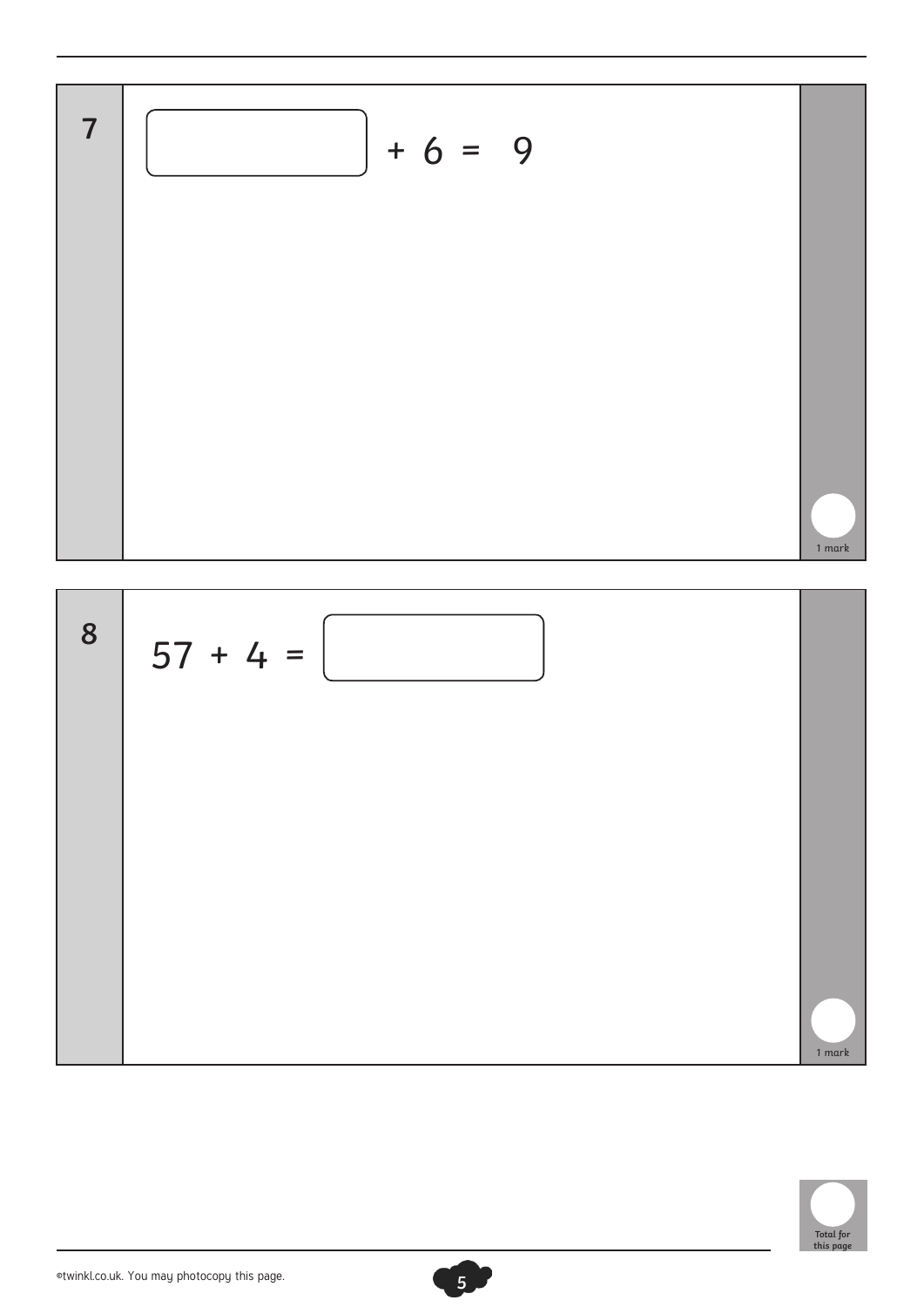



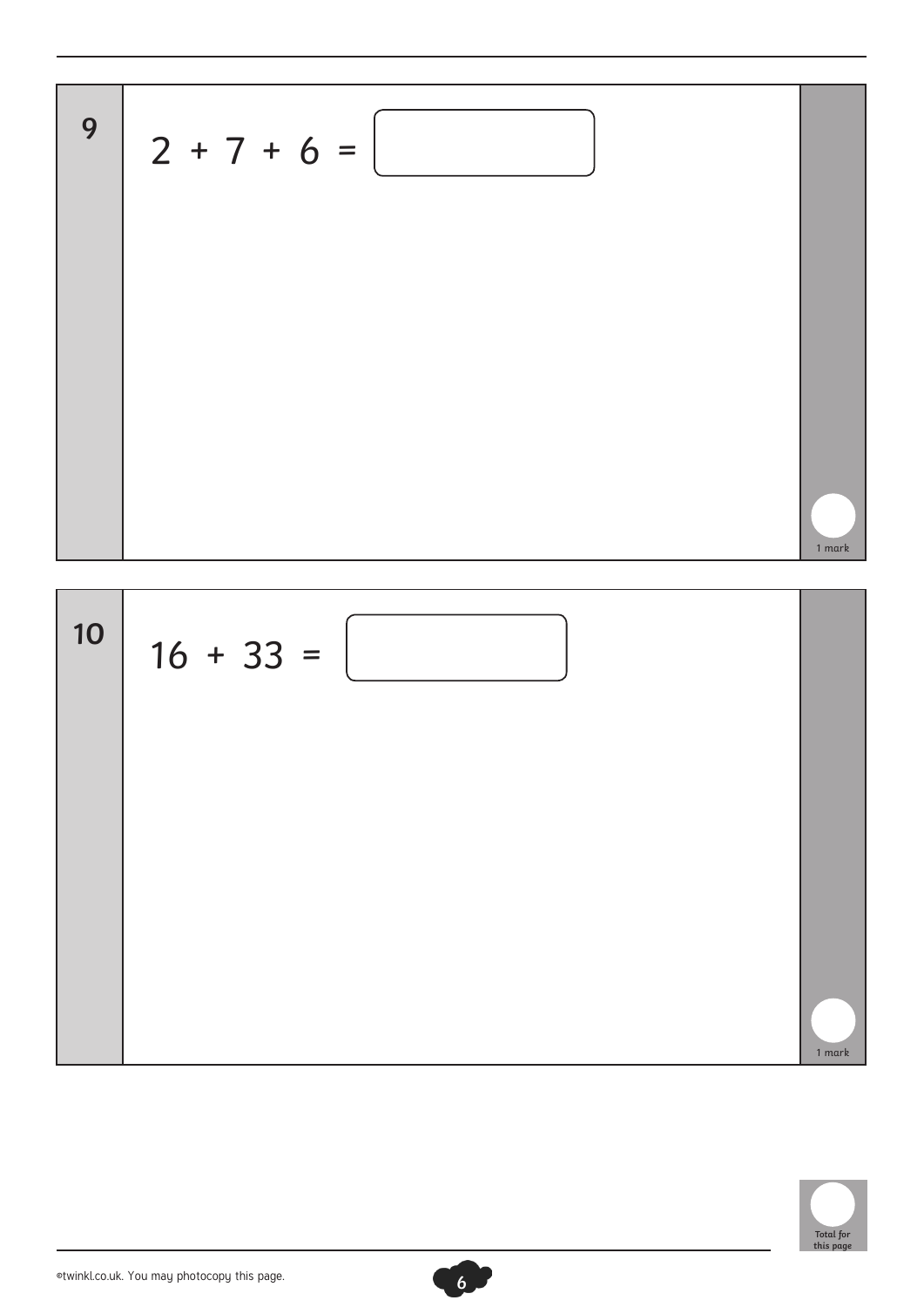$$
87 - 40 =
$$



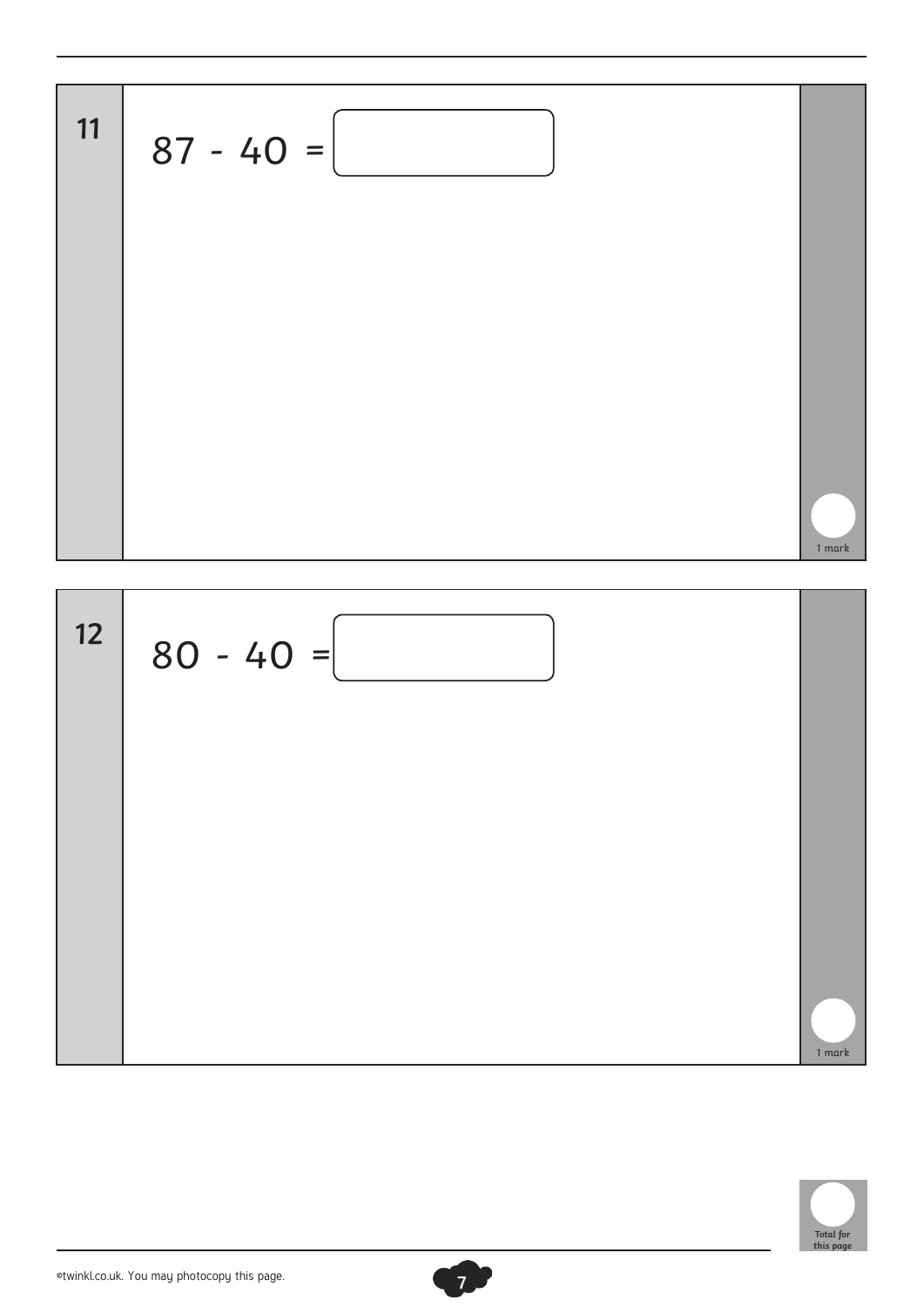



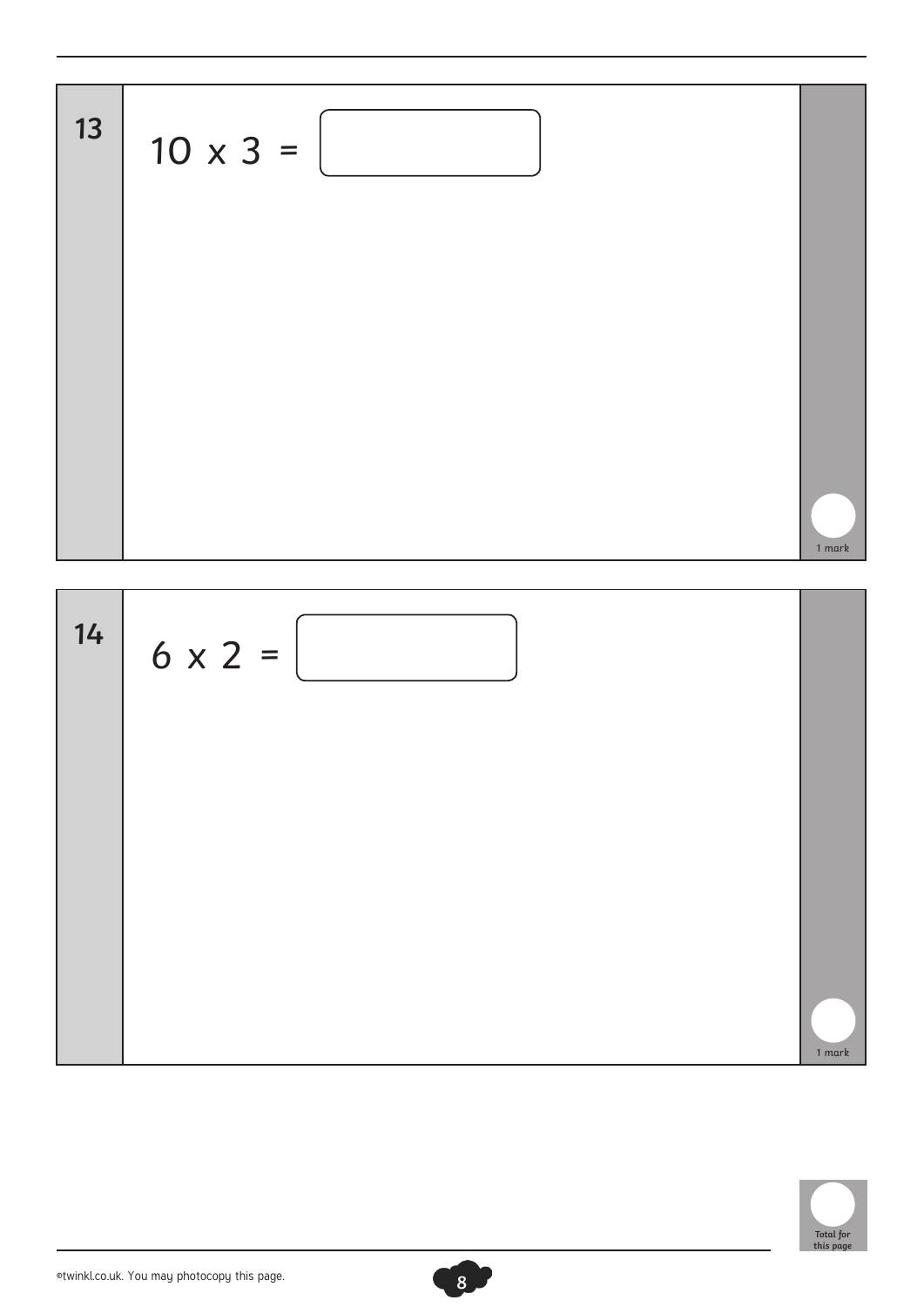**<sup>15</sup>** 4 x 4 = **<sup>16</sup>** ÷ 2 = 10 1 mark 1 mark

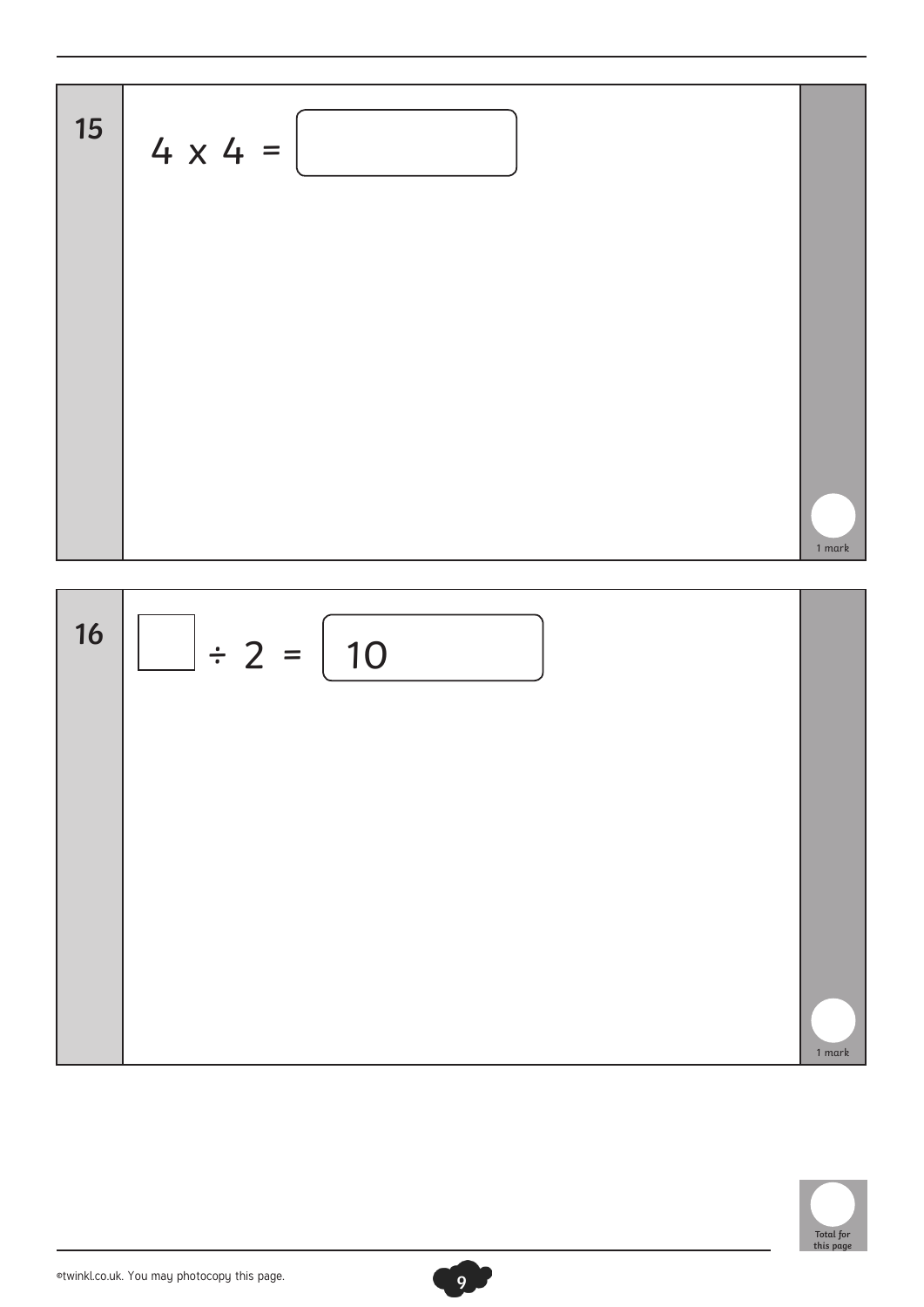



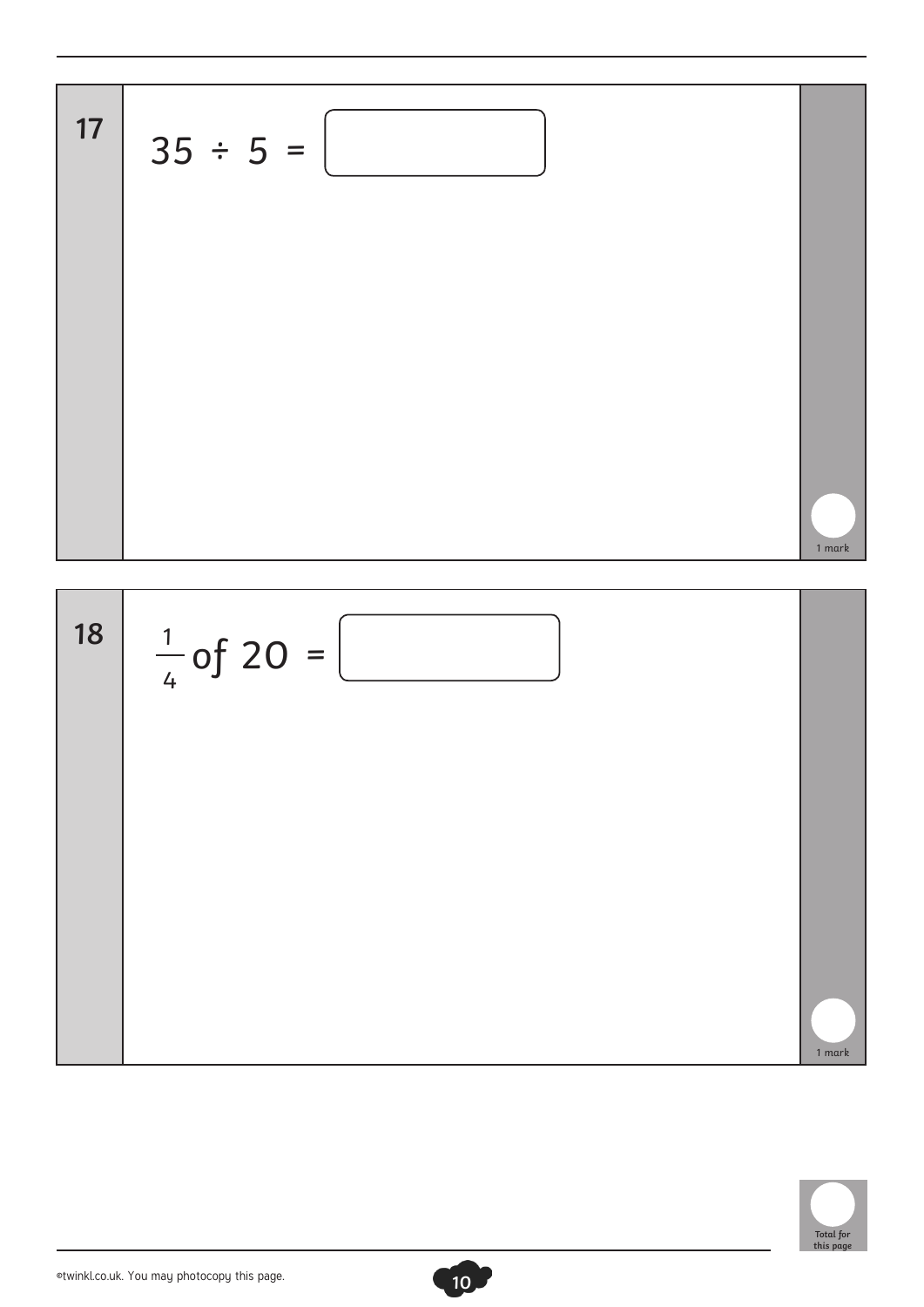

| 20 | $52 - 41 =$ |  |  |  |  |  |  |  |  |  |  |  |  |  |        |
|----|-------------|--|--|--|--|--|--|--|--|--|--|--|--|--|--------|
|    |             |  |  |  |  |  |  |  |  |  |  |  |  |  |        |
|    |             |  |  |  |  |  |  |  |  |  |  |  |  |  |        |
|    |             |  |  |  |  |  |  |  |  |  |  |  |  |  |        |
|    |             |  |  |  |  |  |  |  |  |  |  |  |  |  |        |
|    |             |  |  |  |  |  |  |  |  |  |  |  |  |  |        |
|    |             |  |  |  |  |  |  |  |  |  |  |  |  |  |        |
|    |             |  |  |  |  |  |  |  |  |  |  |  |  |  |        |
|    |             |  |  |  |  |  |  |  |  |  |  |  |  |  | 1 mark |



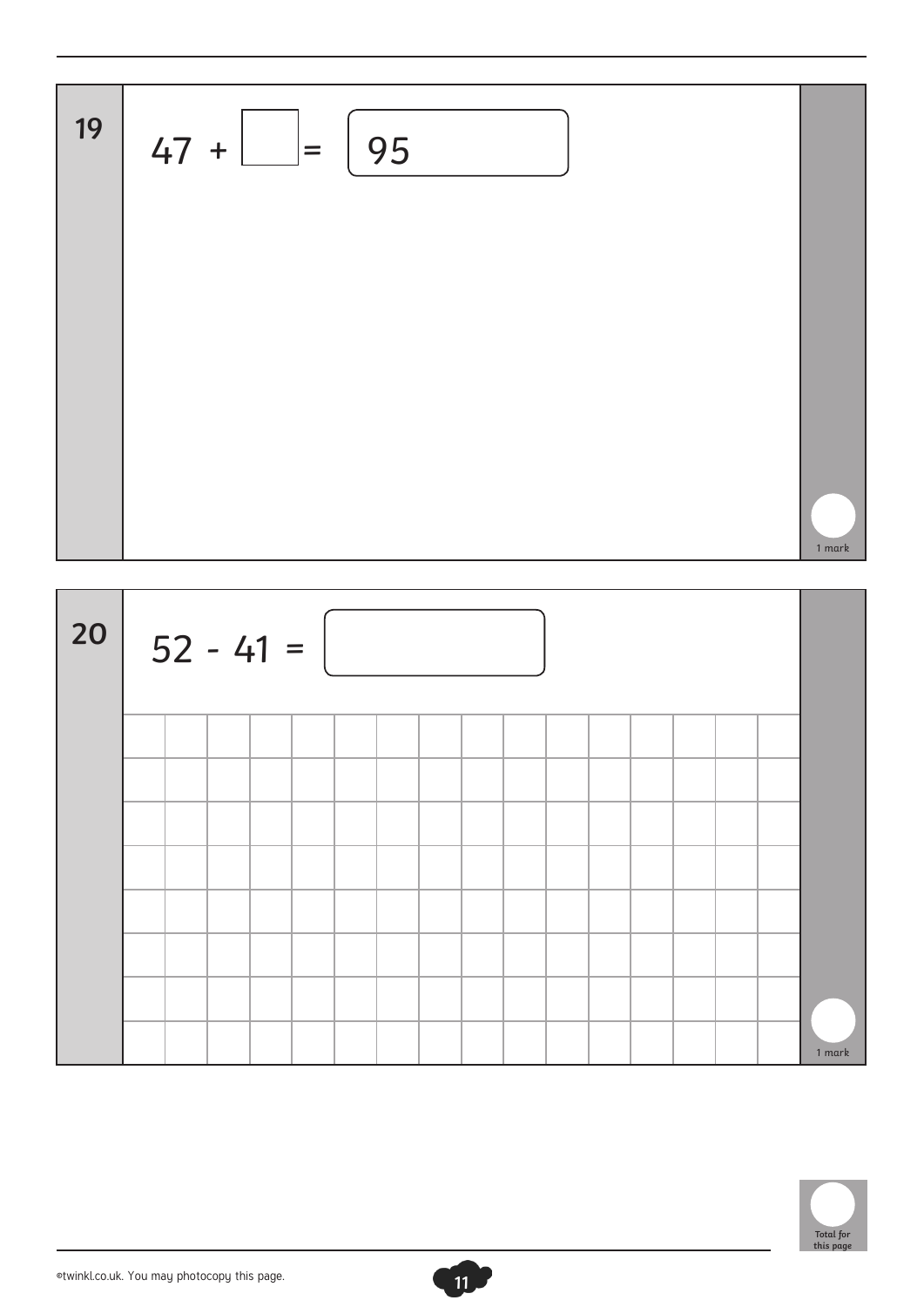$$
\begin{array}{|c|c|}\n\hline\n21 & \frac{1}{2} \text{ of } 28 = \boxed{22} \\
\hline\n22 & 80 - 43 = \boxed{22} \\
\hline\n\end{array}
$$

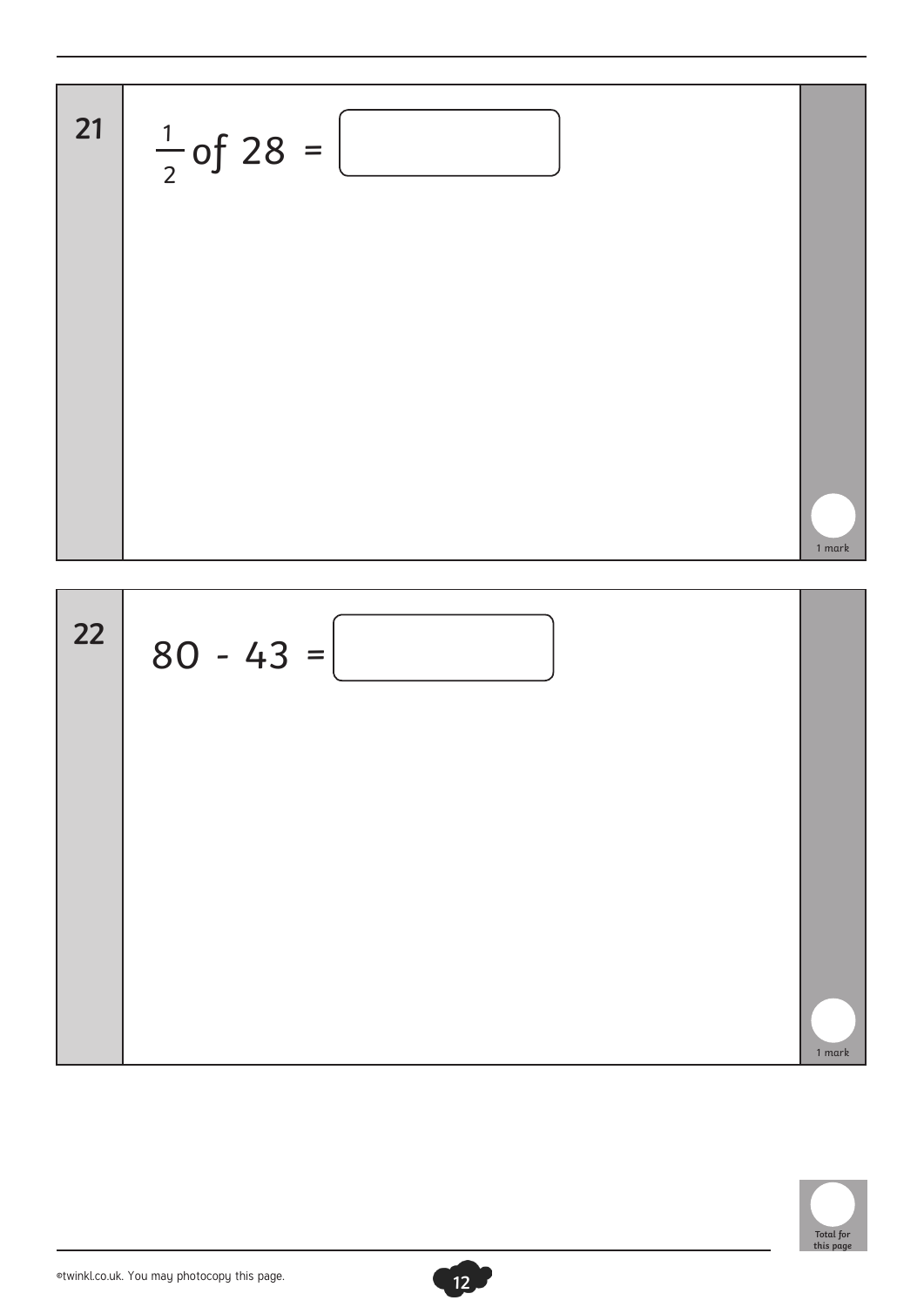$$
37 + 54 =
$$

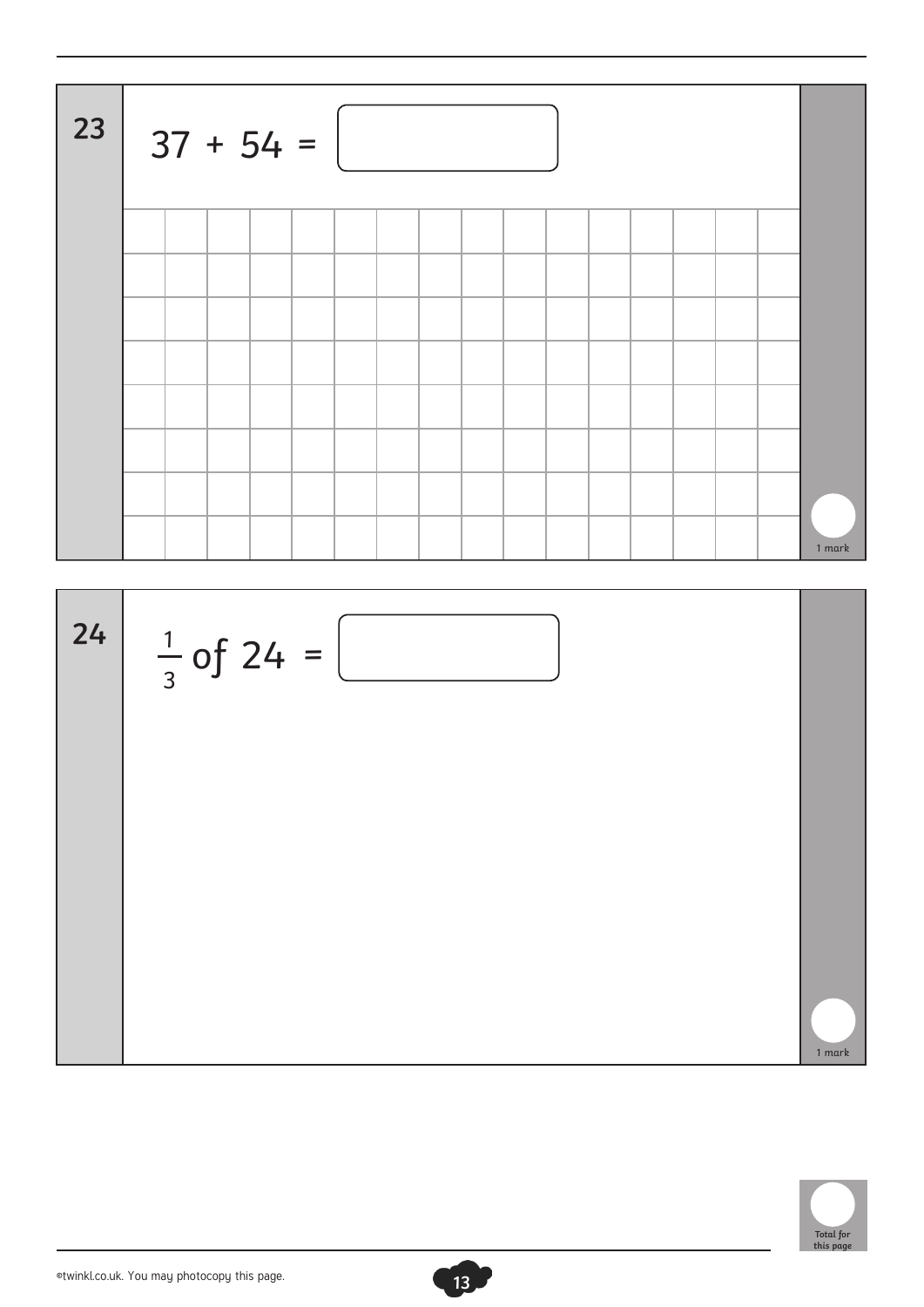